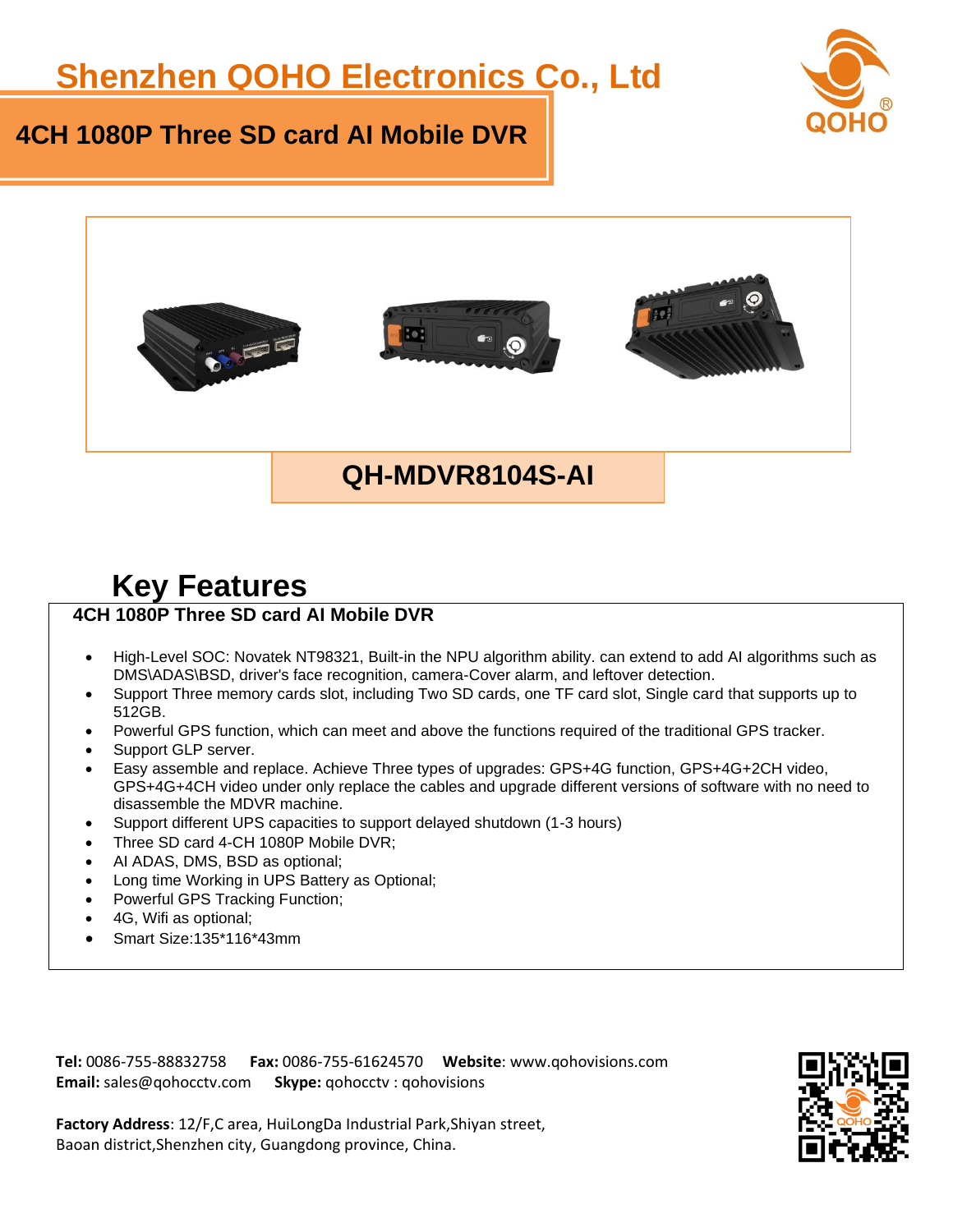

# **Specification**

| <b>Model</b>                 | QH-MDVR8104S-AI            |                                                                                                                                                                                                                                                                                                                                                                                                                               |  |  |  |
|------------------------------|----------------------------|-------------------------------------------------------------------------------------------------------------------------------------------------------------------------------------------------------------------------------------------------------------------------------------------------------------------------------------------------------------------------------------------------------------------------------|--|--|--|
| Item                         | Working                    | <b>Specification details</b>                                                                                                                                                                                                                                                                                                                                                                                                  |  |  |  |
|                              | Parameter                  |                                                                                                                                                                                                                                                                                                                                                                                                                               |  |  |  |
| Power Input                  | 8-36V                      | 1. The input voltage is $+8V^{\sim}+36V$ , if the voltage is lower                                                                                                                                                                                                                                                                                                                                                            |  |  |  |
|                              |                            | than 8V or higher than 36V for a long time, the device will<br>automatically shut down and enter the protection mode.<br>2. Pure step-down power supply, the system is divided<br>into two power supplies (camera and system power<br>supply are independent)                                                                                                                                                                 |  |  |  |
| Output                       | CAME_12V X                 | The total current is 5A, it is a 1A interface to the AHD                                                                                                                                                                                                                                                                                                                                                                      |  |  |  |
| Voltage                      | 4                          | camera. You can control the switch on and off the camera<br>as needed for that camera power supply. This system can<br>independently control the power of the camera and the<br>monitor, which is convenient for turning off unnecessary<br>cameras and displays after a delayed shutdown                                                                                                                                     |  |  |  |
|                              | 12V OUT                    | The output voltage is $12V(+/-0.2V)$ , The maximum current<br>is 3A.                                                                                                                                                                                                                                                                                                                                                          |  |  |  |
|                              | 5V OUT                     | The output voltage is $5V(+/-0.2V)$ , The maximum current<br>is 1A.                                                                                                                                                                                                                                                                                                                                                           |  |  |  |
| Car Key<br>(ACC) Signal      | ≤6 $V$                     | The car key is off                                                                                                                                                                                                                                                                                                                                                                                                            |  |  |  |
|                              | $≥7.5V$                    | The car key is on                                                                                                                                                                                                                                                                                                                                                                                                             |  |  |  |
| <b>Built-in UPS</b>          | 5x7F*2.7V                  | 1. Power on and charge, and it will be fully charged in 3<br>minutes. It still keeps the system working for 10s when<br>the external power failure, also continues to complete<br>data saving and shutdown.<br>2. To ensure that the device will not restart when the input<br>power supply is instability.<br>3. Built-in UPS polymer battery is optional (1-3 hours),<br>built-in interface and fixed position are standard |  |  |  |
| Power<br>Consumption         | <b>Bare Device</b>         | ≤4 $W$                                                                                                                                                                                                                                                                                                                                                                                                                        |  |  |  |
|                              | <b>Full Function</b>       | ≤60W                                                                                                                                                                                                                                                                                                                                                                                                                          |  |  |  |
| <b>System Parameter:</b>     |                            |                                                                                                                                                                                                                                                                                                                                                                                                                               |  |  |  |
| <b>System</b><br>Performance | Operation<br><b>System</b> | Linux                                                                                                                                                                                                                                                                                                                                                                                                                         |  |  |  |
|                              | Operation<br>Mode          | UI, controller cellphone APP, WEB                                                                                                                                                                                                                                                                                                                                                                                             |  |  |  |
|                              | <b>CPU</b>                 | Novatek NT98321                                                                                                                                                                                                                                                                                                                                                                                                               |  |  |  |

**Tel:** 0086-755-88832758 **Fax:** 0086-755-61624570 **Website**: www.qohovisions.com **Email:** sales@qohocctv.com **Skype:** qohocctv : qohovisions

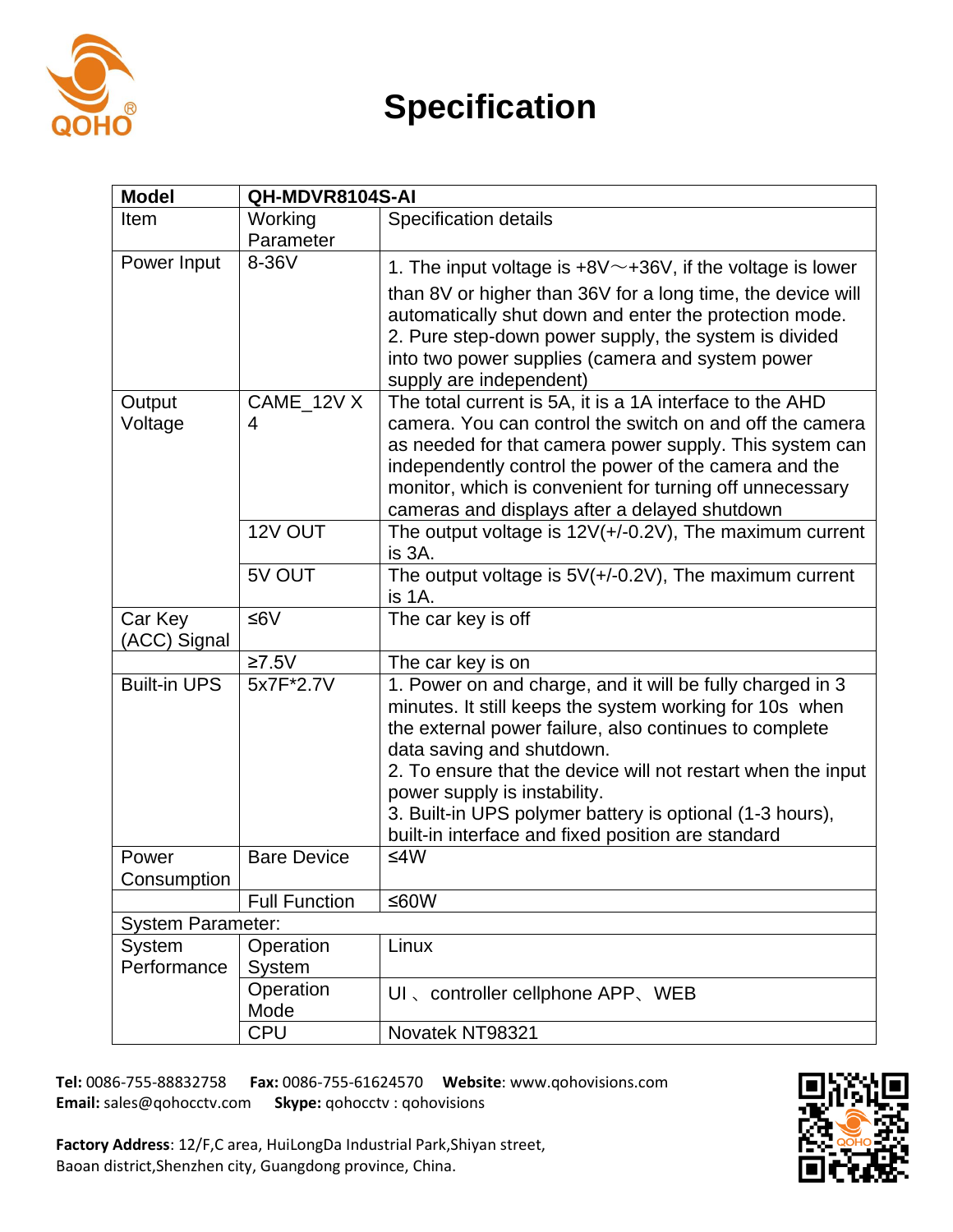

| ®                        | Processor       | <b>DUAL CA9</b>                                             |  |  |
|--------------------------|-----------------|-------------------------------------------------------------|--|--|
|                          | Core            |                                                             |  |  |
|                          | Internal        | DDR3 4GBIT Flash128M Nand                                   |  |  |
|                          | storage         |                                                             |  |  |
| Audio Parameter:         |                 |                                                             |  |  |
| Video and                | Audio           | Input: Two AHD or Four AHD/Output: CVBS+VGA                 |  |  |
| Preview                  | Input/Output    |                                                             |  |  |
|                          | Image           | can integrate AI algorithm ADAS\DMS\BSD                     |  |  |
|                          | recognition     |                                                             |  |  |
|                          | <b>OSD</b>      | OSD character superposition, such as date, time, channel    |  |  |
|                          |                 | ID, GPS, license plate number, etc.                         |  |  |
|                          | Video           | H.264/H.265                                                 |  |  |
|                          | compression     |                                                             |  |  |
|                          | format          |                                                             |  |  |
|                          | Dual            | Support                                                     |  |  |
|                          | streaming       |                                                             |  |  |
|                          | Preview         | 1. 4-screen splicing can be previewed, supporting event-    |  |  |
|                          | function        | triggered on the full-screen and splicing switching display |  |  |
|                          |                 | function                                                    |  |  |
|                          | Frame rate      | 1080P: maximum 120 frames/sec, 720P: 240 frames/sec,        |  |  |
|                          |                 | single-channel maximum 30 frames/sec; NTSC: 240             |  |  |
|                          |                 | frames/sec                                                  |  |  |
|                          | Resolution      | Support 1080P, 720P, D1 encoding format                     |  |  |
|                          | Picture quality | 1 to level 3 video can be configured, the best level 1 and  |  |  |
|                          | level           | the lowest level 3                                          |  |  |
|                          | Code rate       | D1: 512,768,1024 three levels optional                      |  |  |
|                          |                 | 720P: 1024, 2048, 4096, three levels optional               |  |  |
|                          |                 | 1080P: 2048, 4096, 6144, three levels optional              |  |  |
| Audio                    | Audio           | 4 channels audio input, 1 channel audio output              |  |  |
|                          | Input/Output    |                                                             |  |  |
|                          | Compression     | Support G.726, G711 code                                    |  |  |
|                          | Format          |                                                             |  |  |
| Video/storage parameter: |                 |                                                             |  |  |
| Record                   | SD card         | Three memory cards position: two SD cards, one TF           |  |  |
|                          |                 | card, maximum support 256G capacity                         |  |  |
|                          | Storage time    | Video quality                                               |  |  |
|                          | description     | 1080P (4 channels)                                          |  |  |
|                          |                 | 720P (4 channels)                                           |  |  |
|                          |                 | D <sub>1</sub> $(4$ way $)$                                 |  |  |
|                          | Video Method    | Support SD card, TF card cycle recording, and cycle         |  |  |
|                          |                 | deletion (the oldest recording is deleted)                  |  |  |
|                          |                 | Support SD card cycle recording, TF card mirroring, and     |  |  |
|                          |                 | missing recording.                                          |  |  |

**Tel:** 0086-755-88832758 **Fax:** 0086-755-61624570 **Website**: www.qohovisions.com **Skype:** qohocctv: qohovisions

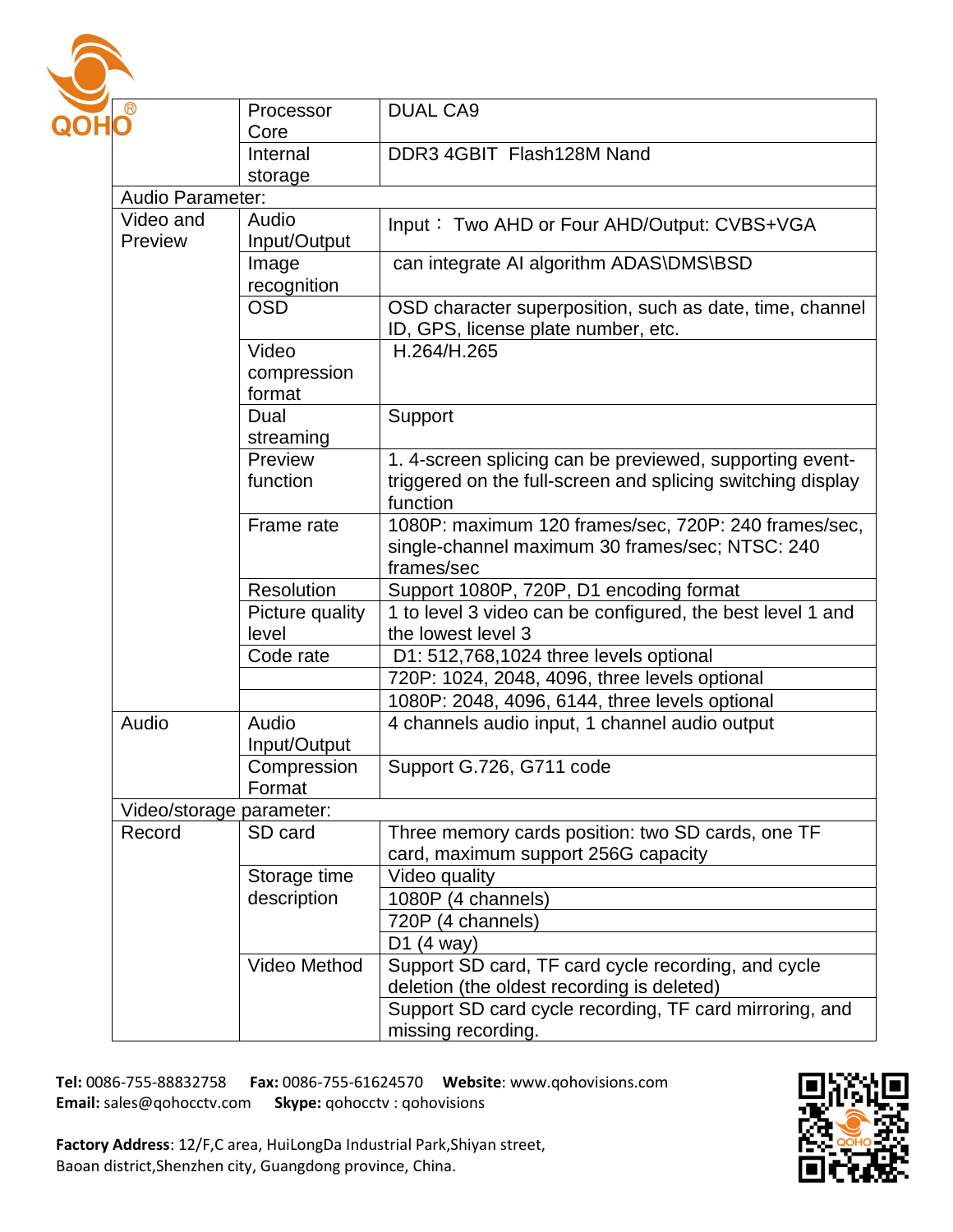

| $\mathbf{O}^{\circledR}$       | <b>Video Detect</b>     | according to the recording time, recording type, recording   |  |
|--------------------------------|-------------------------|--------------------------------------------------------------|--|
|                                |                         | storage device, etc to search                                |  |
|                                | File                    | H.265/FAT32                                                  |  |
|                                | Format/system           |                                                              |  |
|                                | Video Mode              | Default boot recording, support manual recording, alarm      |  |
|                                |                         | recording, timing recording, mirroring recording, etc.       |  |
|                                | Video Search            | According to the recording time, recording type, recording   |  |
|                                |                         | storage, etc to search                                       |  |
|                                | Video                   | Support local playback, up to 4 channels of simultaneous     |  |
|                                | Playback                | playback, and analyze the vehicle information in the file at |  |
|                                |                         | the same time                                                |  |
|                                |                         | Support fast forward, fast rewind, play, pause control,      |  |
|                                |                         | support 2, 4, 8, 16 times speed fast forward or rewind,      |  |
|                                |                         | support time selection playback control                      |  |
| Internet, location parameter:  |                         |                                                              |  |
| <b>Network</b>                 | 3G/4G/5G                | EVDO/TD-SCDMA/WCDMA/TDD-LTE/FDD-LTE, etc                     |  |
|                                | <b>WIFI</b>             | 802.11b/g/n/ 2.4G/5.8G optional                              |  |
| Internet                       | <b>Ethernet</b>         | 1 RJ45 interface, can be extended to connect to the IPC      |  |
| Position                       | GPS/BD                  | Positioning, speed detection, time synchronization,          |  |
| Extended interface parameters: |                         |                                                              |  |
| Interface                      | <b>USB</b>              | USB2.0, the front shell USB is used for data export,         |  |
|                                |                         | upgrade use                                                  |  |
|                                | <b>SD</b>               | 2 x SD card slot, 1 x TF card slot                           |  |
|                                | $\overline{\text{SIM}}$ | SIM 1 x SIM card slot, flow card slot                        |  |
|                                | <b>Serial Port</b>      | Serial port 2 x RS232, 1 x RS48                              |  |
|                                | Switching               | Switch value 8 inputs, 2 outputs                             |  |
|                                | value                   |                                                              |  |
|                                | 1-wire                  | 1 wire support iButton                                       |  |
|                                | Intercom                | can choose to dock the microphone function, wire             |  |
|                                |                         | changes                                                      |  |
|                                | <b>WIFI-ANT</b>         | WIFI antenna interface                                       |  |
|                                | 4G-ANT                  | 4G antenna interface                                         |  |
|                                | <b>GPS-ANT</b>          | GPS antenna interface                                        |  |
| G-sensor                       | Automatic               | Uncertain XYZ installation direction, automatic correction   |  |
|                                | correction              | after driving                                                |  |
| <b>Size</b>                    |                         | 135*116*43mm                                                 |  |

**Tel:** 0086-755-88832758 **Fax:** 0086-755-61624570 **Website**: www.qohovisions.com **Skype:** qohocctv: qohovisions